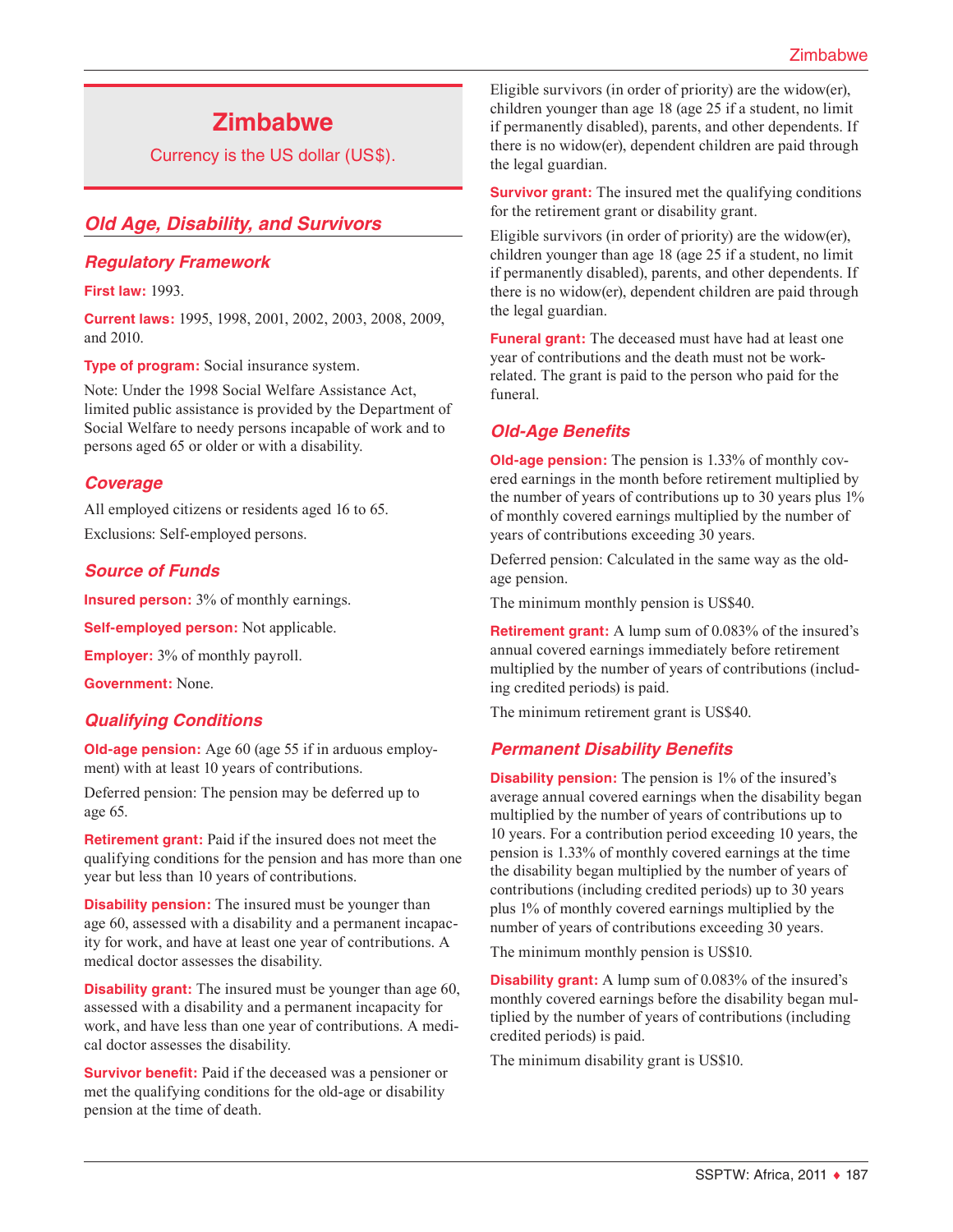# **Zimbabwe**

# *Survivor Benefits*

**Survivor benefit:** A monthly pension of 40% of the deceased's old-age or disability pension is paid to a widow(er); 40% to children up to age 18 (age 25 if a student, no limit if disabled). If there is no widow(er) or surviving child, 12% is paid to the deceased's parents. If there is no surviving parent, 8% is paid to other eligible dependents.

If there is more than one eligible widow, the benefit is split equally.

**Survivor grant:** A lump sum of 40% of the deceased's retirement or disability grant is paid to a widow(er); 40% to children up to age 18 (age 25 if a student, no limit if disabled). If there is no widow(er) or surviving child, 12% is paid to the deceased's parents. If there is no surviving parent, 8% is paid to other eligible dependents.

If there is more than one eligible widow, the benefit is split equally.

**Funeral grant:** A lump sum is paid, as determined by the General Manager of the National Social Security Authority.

The minimum amount for a funeral grant is US\$200.

# *Administrative Organization*

Ministry of Public Service, Labor, and Social Welfare provides general supervision.

National Social Security Authority ([http://www.nssa.org](http://www.nssa.org.zw) [.zw\)](http://www.nssa.org.zw) administers the program.

# *Sickness and Maternity*

#### *Regulatory Framework*

No statutory cash benefits are provided.

The labor relations act requires employers to provide a maternity benefit. The maternity benefit is 100% of wages and is paid for at least 21 days before and 77 days after the expected date of childbirth.

A health care program provides free primary health care for low-paid workers.

Government and mission hospitals serve rural areas; government and private hospitals and doctors serve urban areas.

# *Work Injury*

# *Regulatory Framework*

**Current laws:** 1990, 1998, and 2008.

**Type of program:** Employer-liability system.

#### *Coverage*

All employed persons in the private sector, local authorities, and parastatals.

Exclusions: Self-employed persons and household workers. Special system for civil servants.

### *Source of Funds*

**Insured person:** None.

**Self-employed person:** Not applicable.

**Employer:** The total cost for employees is met through insurance premiums based on monthly earnings.

**Government:** None.

# *Qualifying Conditions*

**Work injury benefits:** There is no minimum qualifying period.

# *Temporary Disability Benefits*

100% of monthly covered earnings is paid for the first 30 days; thereafter, 51% of monthly earnings.

The benefit is paid for up to 18 months.

Child's supplement: 12.5% of the insured's benefit is paid to the first child; 5% each to the second to the fifth child. The General Manager of the National Social Security Authority determines the amount paid for each subsequent child.

# *Permanent Disability Benefits*

The insured must have an assessed degree of disability greater than 30%. The pension amount must be greater than US\$15 a month to receive the pension. If the insured's pension is not greater than US\$15 a month, a lump sum is paid.

Constant-attendance supplement: Paid if the insured requires the constant attendance of others to perform daily functions.

Child's supplement: 12.5% of the insured's pension is paid to the first child; 5% each to the second to the fifth child. The General Manager of the National Social Security Authority determines the amount paid for each subsequent child.

Partial disability: A lump sum is paid if the insured has an assessed degree of disability of 30% or less.

Benefits are payable abroad.

#### *Workers' Medical Benefits*

The National Social Security Authority pays for all medical fees, including medicine, hospital care, prostheses, and transportation.